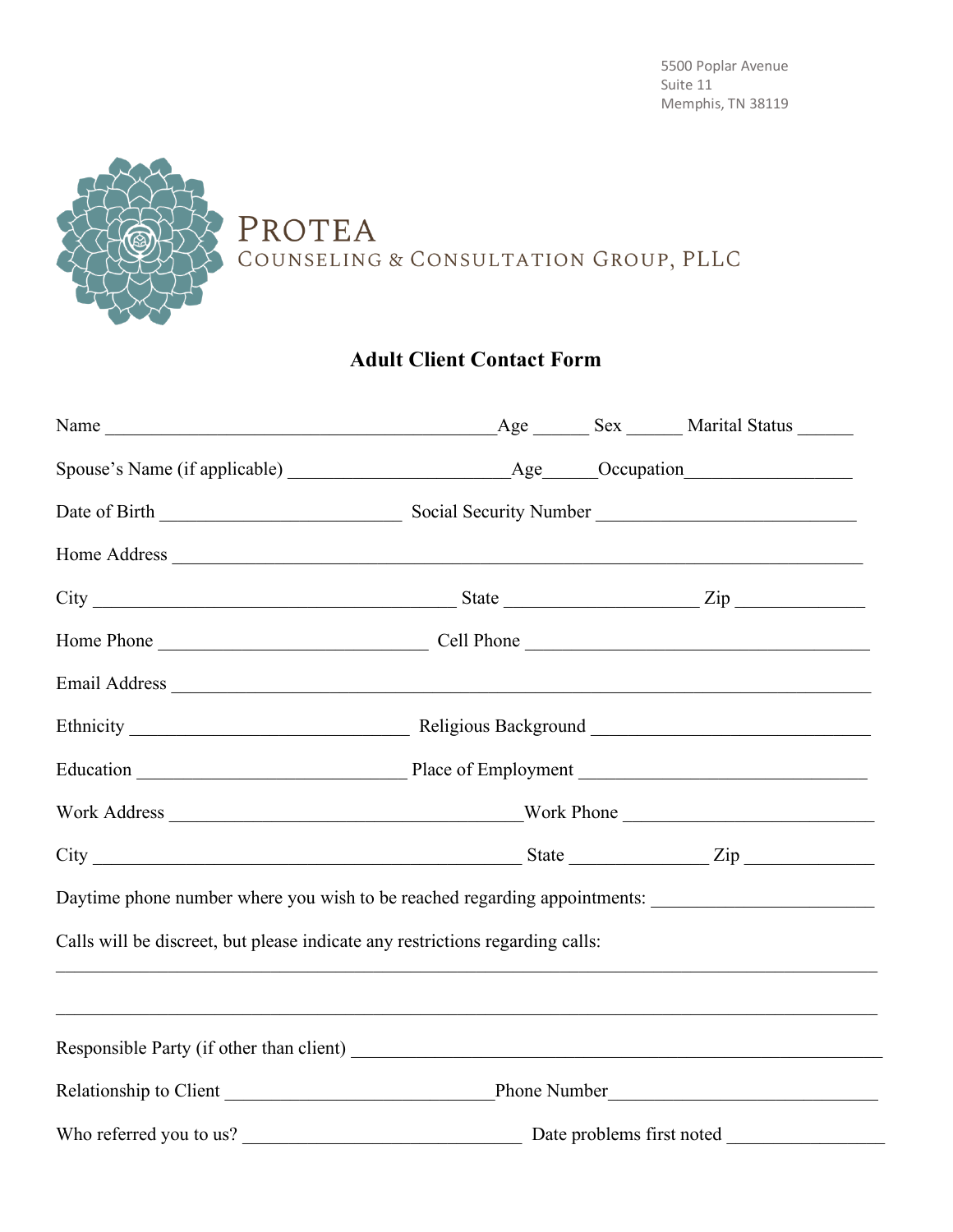|                                                                                                              |  |                                                                                                    | Are you currently seeing a psychiatrist, therapist/psychologist/counselor? ___________________________________ |  |  |
|--------------------------------------------------------------------------------------------------------------|--|----------------------------------------------------------------------------------------------------|----------------------------------------------------------------------------------------------------------------|--|--|
|                                                                                                              |  |                                                                                                    |                                                                                                                |  |  |
|                                                                                                              |  |                                                                                                    |                                                                                                                |  |  |
|                                                                                                              |  |                                                                                                    | Primary Care Physician's Address                                                                               |  |  |
|                                                                                                              |  |                                                                                                    |                                                                                                                |  |  |
|                                                                                                              |  |                                                                                                    |                                                                                                                |  |  |
|                                                                                                              |  | Special Note                                                                                       |                                                                                                                |  |  |
|                                                                                                              |  | Closest Relationships: Please list name, age, relationship to you, and whether they live with you. |                                                                                                                |  |  |
|                                                                                                              |  |                                                                                                    |                                                                                                                |  |  |
|                                                                                                              |  |                                                                                                    |                                                                                                                |  |  |
|                                                                                                              |  |                                                                                                    |                                                                                                                |  |  |
|                                                                                                              |  |                                                                                                    |                                                                                                                |  |  |
|                                                                                                              |  |                                                                                                    |                                                                                                                |  |  |
| Please describe your current living arrangement.                                                             |  |                                                                                                    |                                                                                                                |  |  |
| Has anyone in your family ever been hospitalized for an emotional or mental illness?                         |  |                                                                                                    |                                                                                                                |  |  |
| Do you or any family members have a history of substance abuse or addiction? Y/N<br>If yes, please describe. |  |                                                                                                    |                                                                                                                |  |  |
|                                                                                                              |  |                                                                                                    |                                                                                                                |  |  |

I would describe my relationships with my friends as: Close Somewhat close Distant Conflicted